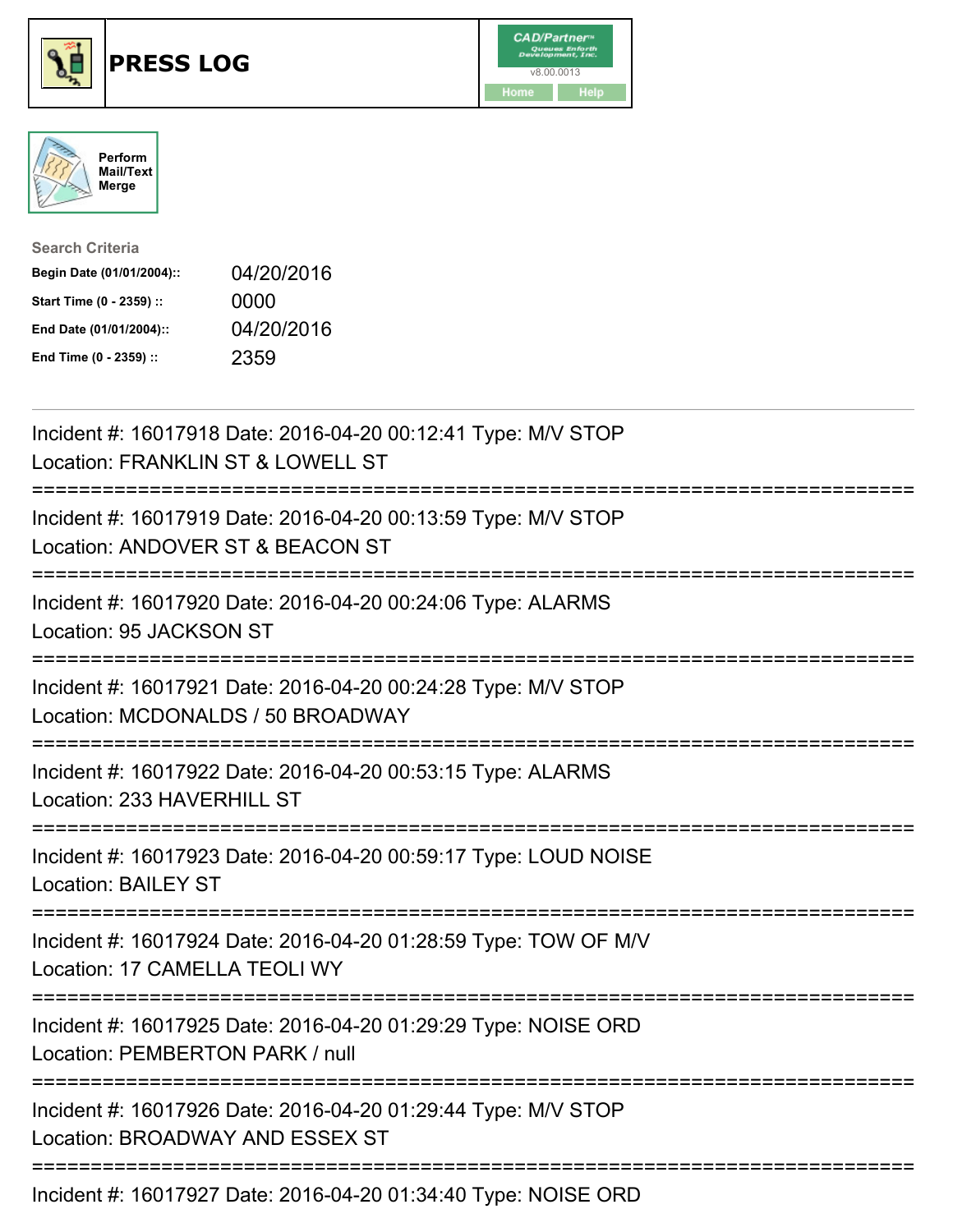| Location: CHICKERING ST & CUTLER ST                                                                                        |
|----------------------------------------------------------------------------------------------------------------------------|
| Incident #: 16017928 Date: 2016-04-20 01:35:30 Type: M/V STOP<br>Location: COMMON ST & JACKSON ST<br>:2222222222222222222  |
| Incident #: 16017929 Date: 2016-04-20 01:37:10 Type: M/V STOP<br>Location: COMMON ST & JACKSON ST                          |
| Incident #: 16017930 Date: 2016-04-20 02:03:08 Type: M/V STOP<br><b>Location: ESSEX ST AND MARGIN ST</b>                   |
| Incident #: 16017931 Date: 2016-04-20 02:25:56 Type: M/V STOP<br>Location: PARKER ST & SALEM ST                            |
| Incident #: 16017932 Date: 2016-04-20 02:39:49 Type: TOW OF M/V<br>Location: 126 CROSS ST                                  |
| Incident #: 16017933 Date: 2016-04-20 03:07:09 Type: BUILDING CHK<br><b>Location: ESSEX ST</b>                             |
| Incident #: 16017934 Date: 2016-04-20 03:11:15 Type: MEDIC SUPPORT<br>Location: 141 AMESBURY ST #601                       |
| Incident #: 16017935 Date: 2016-04-20 03:50:26 Type: BUILDING CHK<br>Location: LOAN USA / 92 BROADWAY                      |
| Incident #: 16017936 Date: 2016-04-20 03:52:08 Type: M/V STOP<br>Location: BROADWAY & VALLEY ST                            |
| Incident #: 16017937 Date: 2016-04-20 03:53:20 Type: BUILDING CHK<br>Location: MEN'S WAREHOUSE / 59 MERRIMACK ST           |
| Incident #: 16017938 Date: 2016-04-20 03:58:01 Type: SUS PERS/MV<br>Location: SOUTH LAWRENCE EAST SCHOOL / 165 CRAWFORD ST |
| Incident #: 16017955 Date: 2016-04-20 04:15:00 Type: BUILDING CHK<br>Location: 407 BROADWAY                                |
| Incident #: 16017939 Date: 2016-04-20 04:19:59 Type: NOISE ORD<br>Location: 72 IRENE ST FL 2                               |
| Incident #: 16017956 Date: 2016-04-20 04:30:00 Type: BUILDING CHK                                                          |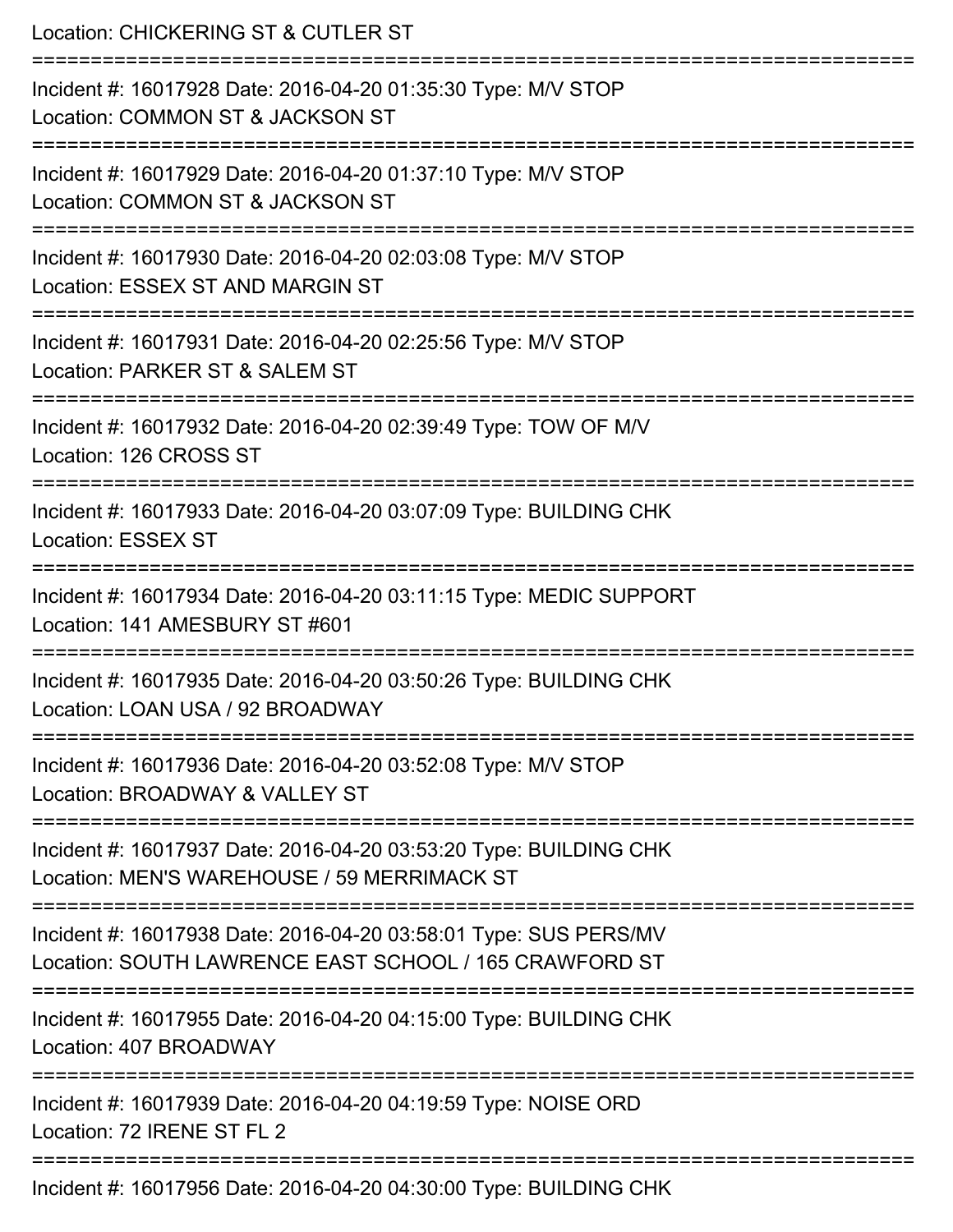| Incident #: 16017957 Date: 2016-04-20 07:03:00 Type: WOMAN DOWN<br>Location: 45 BROADWAY                      |
|---------------------------------------------------------------------------------------------------------------|
| Incident #: 16017958 Date: 2016-04-20 07:05:00 Type: PARK & WALK<br>Location: 205 BROADWAY                    |
| Incident #: 16017959 Date: 2016-04-20 07:05:00 Type: ALARM/BURG<br>Location: 134 WEST ST                      |
| Incident #: 16017960 Date: 2016-04-20 07:26:00 Type: AUTO ACC/UNK PI<br>Location: ESSEX ST & LAWRENCE ST      |
| Incident #: 16017961 Date: 2016-04-20 07:33:00 Type: ALARM/BURG<br>Location: 50 GREENFIELD ST                 |
| Incident #: 16017962 Date: 2016-04-20 07:40:00 Type: DRUG OVERDOSE<br><b>Location: 29 BARKER ST</b>           |
| Incident #: 16017964 Date: 2016-04-20 08:57:00 Type: SUS PERS/MV<br>Location: 7 W HAWLEY ST                   |
| Incident #: 16017965 Date: 2016-04-20 09:00:00 Type: UNWANTEDGUEST<br>Location: 3 WOODLAND ST                 |
| Incident #: 16017966 Date: 2016-04-20 09:17:00 Type: ALARM/BURG<br>Location: 479 BROADWAY                     |
| Incident #: 16017967 Date: 2016-04-20 09:27:00 Type: AUTO ACC/NO PI<br>Location: ESSEX ST & UNION ST          |
| Incident #: 16017940 Date: 2016-04-20 10:04:18 Type: VIO CITY ORD<br>Location: 479 RIVERSIDE DR               |
| Incident #: 16017942 Date: 2016-04-20 10:09:18 Type: SUS PERS/MV<br>Location: MCKINLEY AV & PERE MARQUETTE AV |
| Incident #: 16017941 Date: 2016-04-20 10:09:34 Type: SUS PERS/MV<br>Location: 33 BLANCHARD ST                 |
| Incident #: 16017944 Date: 2016-04-20 10:11:37 Type: VIO CITY ORD                                             |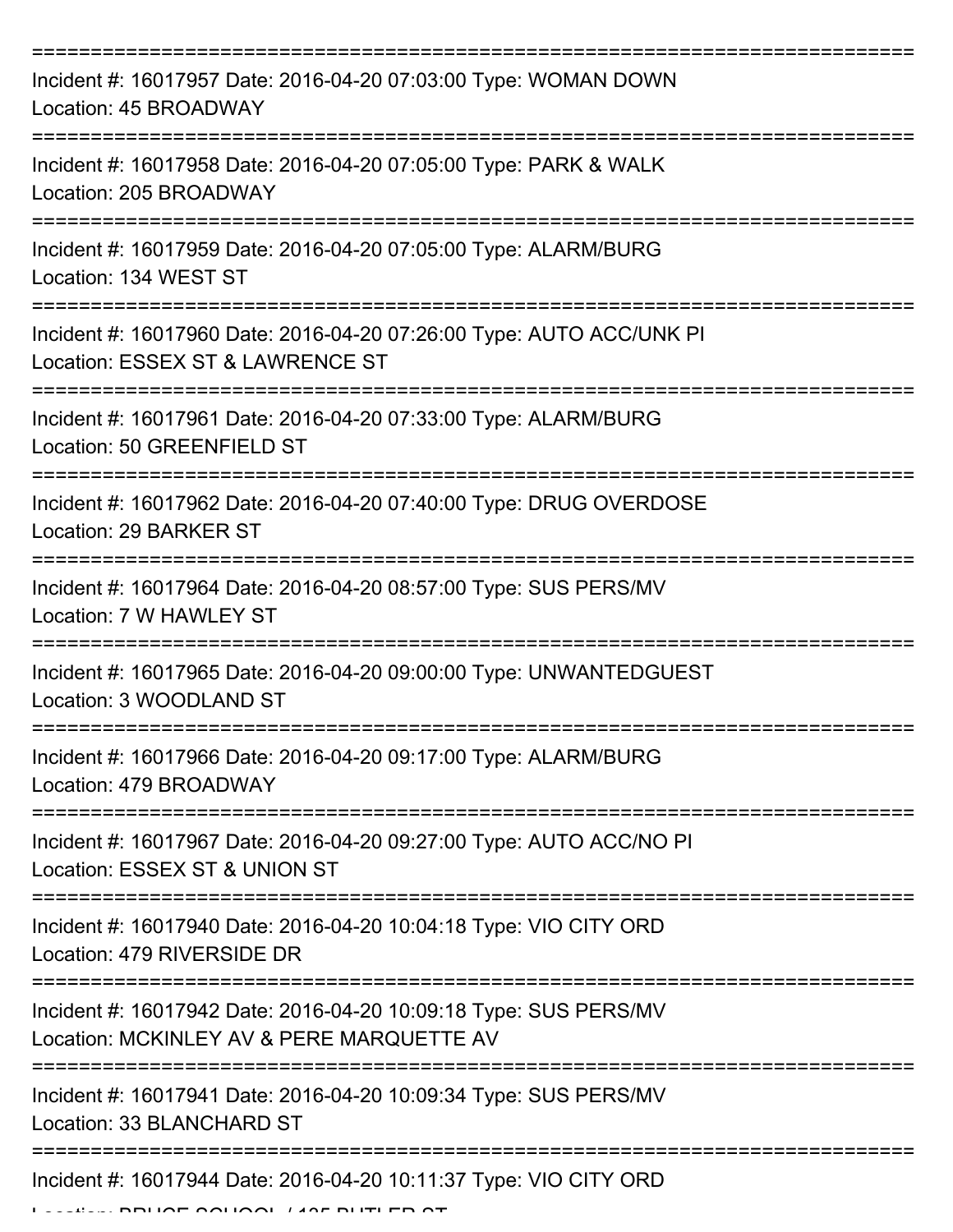| Incident #: 16017943 Date: 2016-04-20 10:14:28 Type: M/V STOP<br>Location: 18 CORNISH ST                     |
|--------------------------------------------------------------------------------------------------------------|
| Incident #: 16017945 Date: 2016-04-20 10:20:24 Type: M/V STOP<br>Location: 24 WILMOT ST                      |
| Incident #: 16017946 Date: 2016-04-20 10:21:44 Type: DRUG OVERDOSE<br>Location: 511 BROADWAY                 |
| Incident #: 16017947 Date: 2016-04-20 10:23:46 Type: SUS PERS/MV<br>Location: 129 BOXFORD ST                 |
| Incident #: 16017948 Date: 2016-04-20 10:27:31 Type: M/V STOP<br>Location: CAMBRIDGE ST & OSGOOD ST          |
| Incident #: 16017949 Date: 2016-04-20 10:28:06 Type: SUS PERS/MV<br>Location: E HAVERHILL ST & FERRY ST      |
| Incident #: 16017950 Date: 2016-04-20 10:29:40 Type: M/V STOP<br>Location: N PARISH RD<br>================== |
| Incident #: 16017951 Date: 2016-04-20 10:31:38 Type: SUS PERS/MV<br>Location: 30 FAIRMONT ST                 |
| Incident #: 16017952 Date: 2016-04-20 10:35:23 Type: SUS PERS/MV<br>Location: COLBY ST & FERRY ST            |
| Incident #: 16017953 Date: 2016-04-20 10:43:45 Type: 209A/SERVE<br>Location: 478 RIVERSIDE DR                |
| Incident #: 16017954 Date: 2016-04-20 10:45:31 Type: TOW OF M/V<br>Location: APPLETON ST & ESSEX ST          |
| Incident #: 16017975 Date: 2016-04-20 10:54:20 Type: GENERAL SERV<br>Location: 196 BRUCE ST                  |
| Incident #: 16017976 Date: 2016-04-20 11:00:21 Type: 209A/SERVE<br>Location: 22 DEWEY ST                     |
| Incident #: 16017977 Date: 2016-04-20 11:01:27 Type: 209A/SERVE                                              |

Location: 455 HAV/CDHILL CT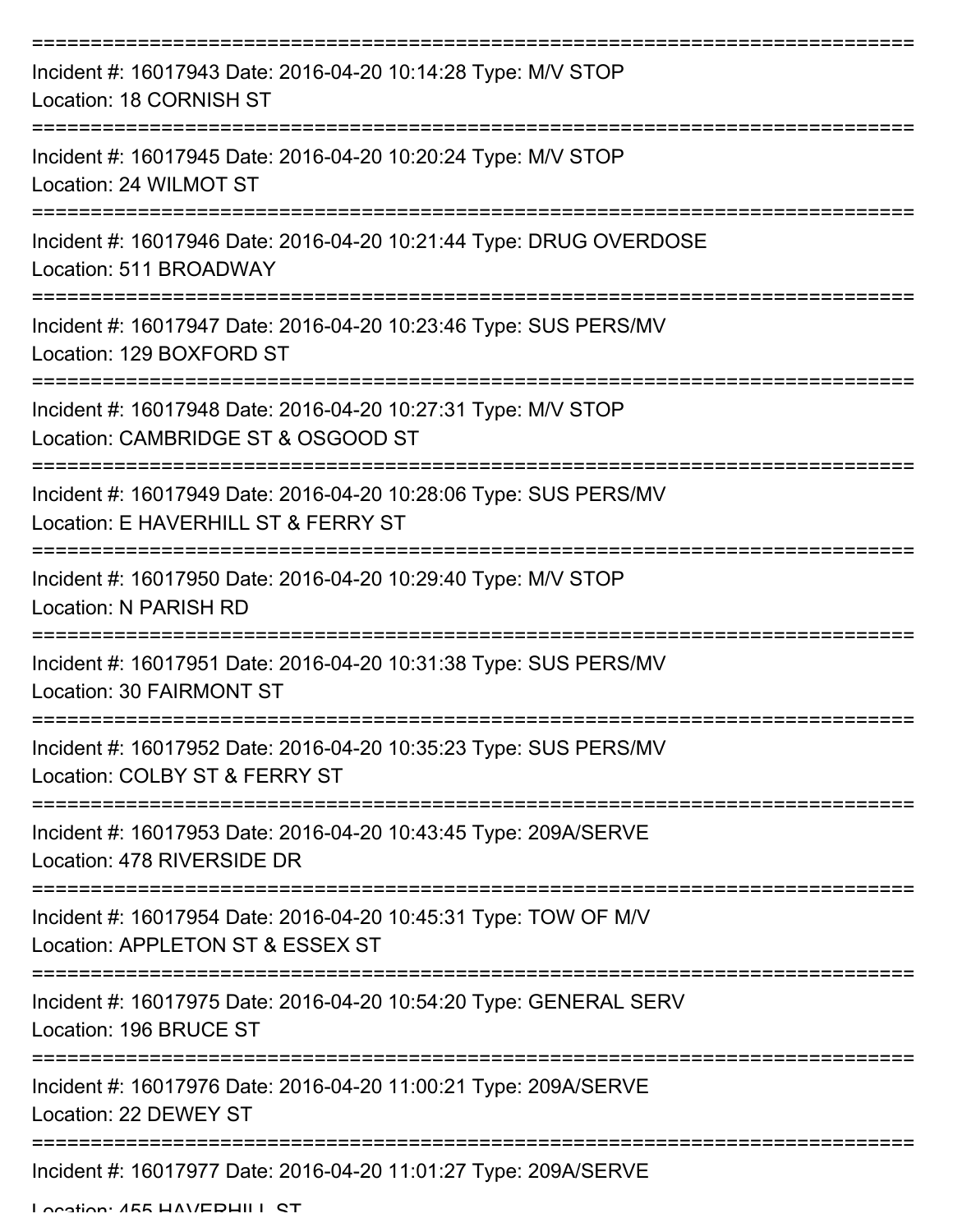| Incident #: 16017978 Date: 2016-04-20 11:01:33 Type: GENERAL SERV<br>Location: 206 BROADWAY                        |
|--------------------------------------------------------------------------------------------------------------------|
| Incident #: 16017979 Date: 2016-04-20 11:04:15 Type: M/V STOP<br>Location: 911HA1 / 111 FOSTER ST                  |
| Incident #: 16017980 Date: 2016-04-20 11:15:42 Type: SUS PERS/MV<br>Location: OREGON AV & RIVERSIDE DR             |
| Incident #: 16017981 Date: 2016-04-20 11:17:46 Type: AUTO ACC/NO PI<br>Location: WINTHROP AV                       |
| Incident #: 16017982 Date: 2016-04-20 11:20:37 Type: M/V STOP<br>Location: 424 S BROADWAY                          |
| Incident #: 16017983 Date: 2016-04-20 11:21:41 Type: AUTO ACC/NO PI<br>Location: 39 MANCHESTER ST<br>------------- |
| Incident #: 16017984 Date: 2016-04-20 11:22:28 Type: LARCENY/PAST<br>Location: ELKS LODGE / 652 ANDOVER ST         |
| Incident #: 16017963 Date: 2016-04-20 11:31:09 Type: FIGHT<br>Location: 5 THORNTON AV                              |
| Incident #: 16017985 Date: 2016-04-20 11:41:35 Type: NOTIFICATION<br>Location: 43 PEARL ST                         |
| Incident #: 16017986 Date: 2016-04-20 11:44:56 Type: DISABLED MV<br><b>Location: MARSTON ST</b>                    |
| Incident #: 16017968 Date: 2016-04-20 11:45:10 Type: DISTURBANCE<br>Location: 242 HAMPSHIRE ST                     |
| Incident #: 16017987 Date: 2016-04-20 11:51:34 Type: AUTO ACC/NO PI<br>Location: 160 WINTHROP AV                   |
| Incident #: 16017988 Date: 2016-04-20 11:53:04 Type: STOL/MV/PAS<br>Location: 211 FARNHAM ST                       |
| Incident #: 16017989 Date: 2016-04-20 11:54:04 Type: 209A/SERVE<br>Location: 5 POWERS ST                           |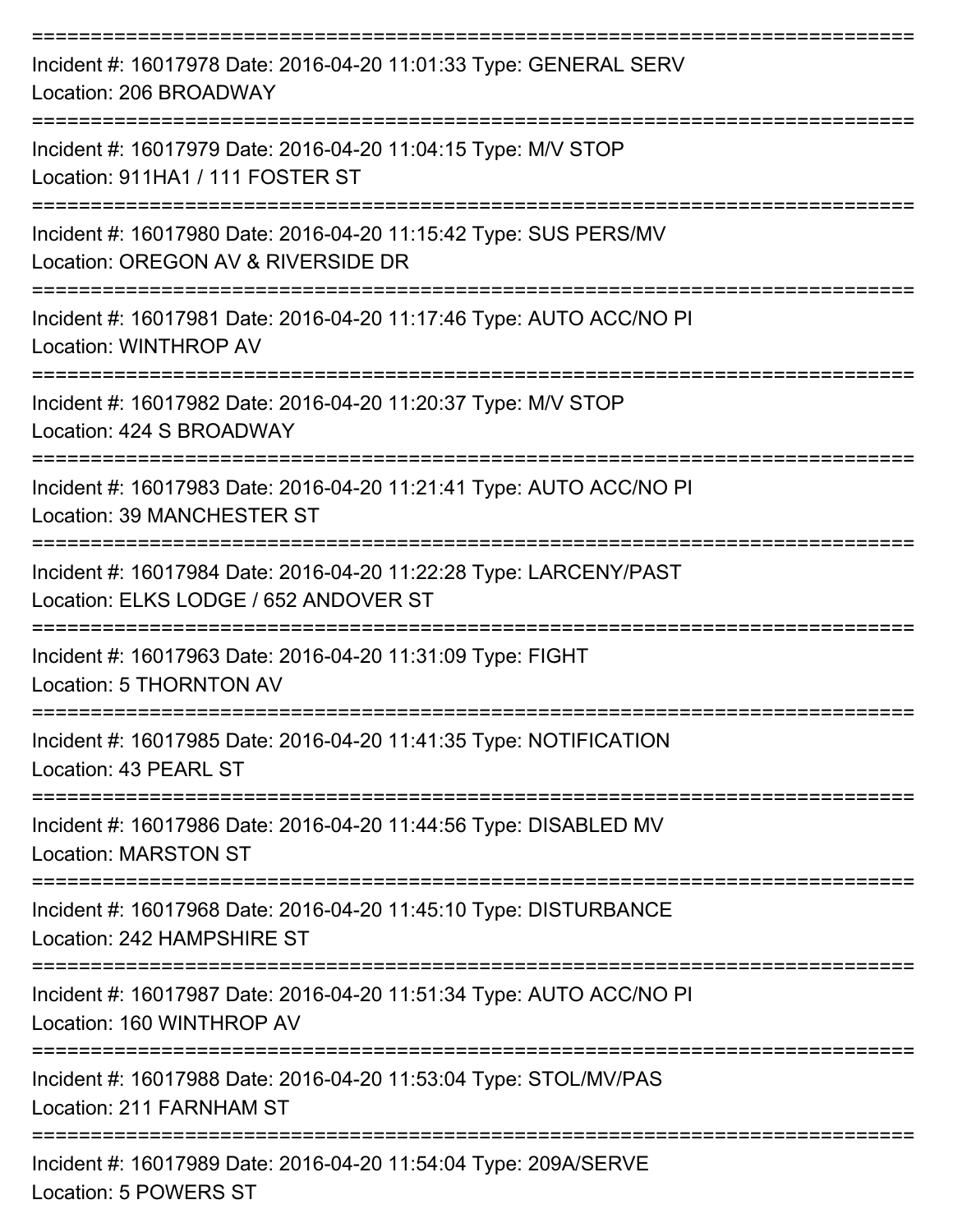| Incident #: 16017990 Date: 2016-04-20 12:02:36 Type: SUS PERS/MV<br><b>Location: BRADFORD ST</b>                                    |
|-------------------------------------------------------------------------------------------------------------------------------------|
| Incident #: 16017991 Date: 2016-04-20 12:08:20 Type: MEDIC SUPPORT<br>Location: 91 SPRINGFIELD ST                                   |
| ------------------<br>Incident #: 16017992 Date: 2016-04-20 12:13:12 Type: MEDIC SUPPORT<br>Location: 31 JACKSON ST #4              |
| Incident #: 16017993 Date: 2016-04-20 12:15:50 Type: DOMESTIC/PROG<br>Location: 29 MT VERNON ST                                     |
| :====================================<br>Incident #: 16017995 Date: 2016-04-20 12:38:38 Type: MISSING PERS<br>Location: 46 SALEM ST |
| Incident #: 16017994 Date: 2016-04-20 12:40:28 Type: 209A/SERVE<br>Location: 59 BROOKFIELD ST                                       |
| Incident #: 16017996 Date: 2016-04-20 12:48:05 Type: AUTO ACC/UNK PI<br>Location: BROADWAY & DAISY ST                               |
| Incident #: 16017997 Date: 2016-04-20 12:52:35 Type: M/V STOP<br>Location: S UNION ST & WINTHROP AV                                 |
| Incident #: 16017998 Date: 2016-04-20 12:54:28 Type: MEDIC SUPPORT<br>Location: CHESTNUT ST & MAPLE ST                              |
| Incident #: 16017999 Date: 2016-04-20 13:06:22 Type: M/V STOP<br>Location: ERVING AV & LAWRENCE ST                                  |
| Incident #: 16018000 Date: 2016-04-20 13:26:18 Type: LOUD NOISE<br>Location: 3 KINGSTON ST FL 3                                     |
| Incident #: 16018001 Date: 2016-04-20 13:29:40 Type: UNWANTEDGUEST<br>Location: 28 BODWELL ST #1                                    |
| Incident #: 16018002 Date: 2016-04-20 13:32:24 Type: M/V STOP<br>Location: BROADWAY & CONCORD ST                                    |
| Incident #: 16018003 Date: 2016-04-20 13:43:30 Type: M/V STOP<br>Location: ANDOVER ST & PARKER ST                                   |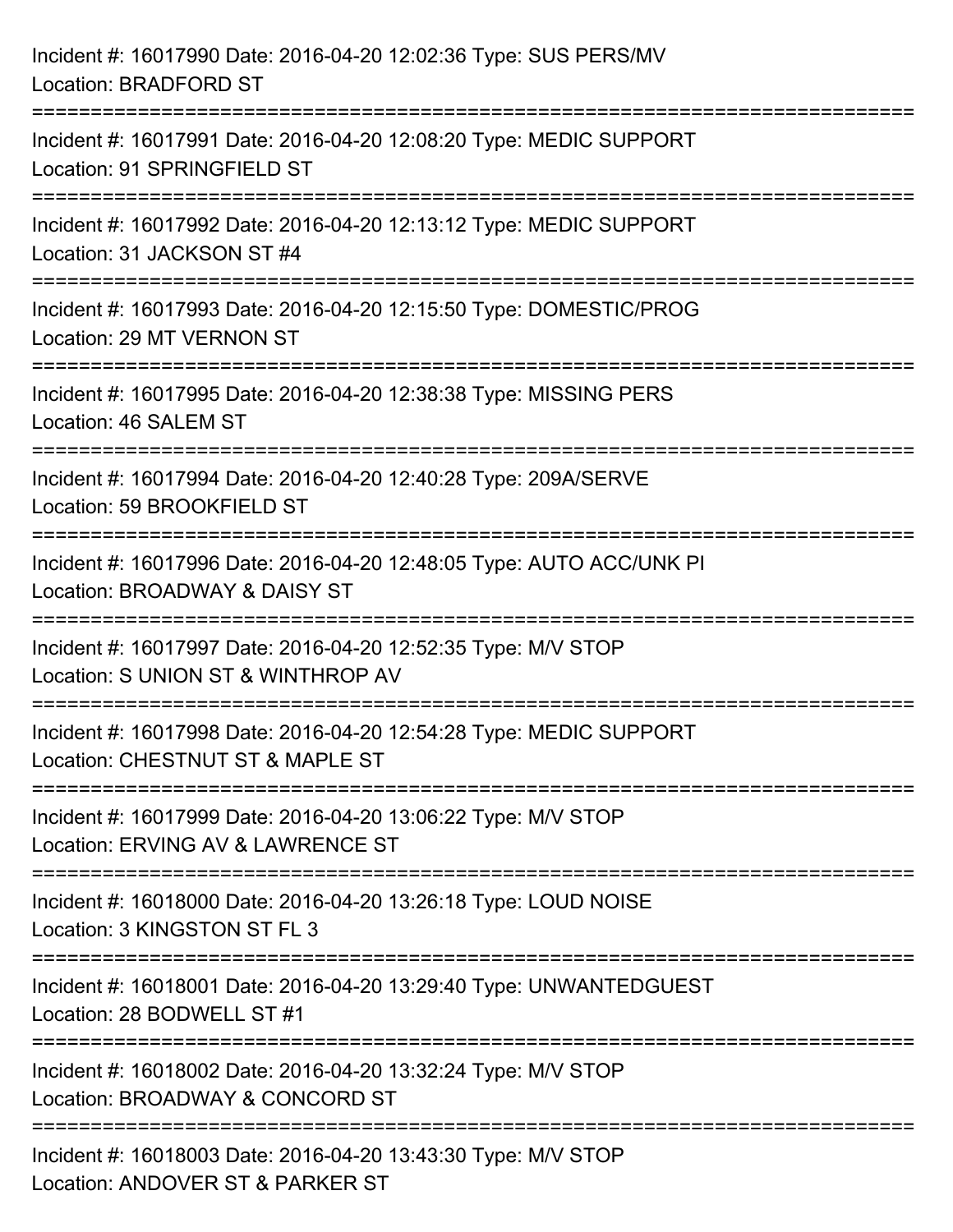| Incident #: 16018004 Date: 2016-04-20 13:48:16 Type: M/V STOP<br>Location: 160 WINTHROP AV                                |
|---------------------------------------------------------------------------------------------------------------------------|
| Incident #: 16018005 Date: 2016-04-20 13:54:09 Type: M/V STOP<br>Location: DUNKIN DONUTS / 226 WINTHROP AV                |
| Incident #: 16018012 Date: 2016-04-20 14:01:33 Type: ALARMS<br>Location: 58 BUTLER ST                                     |
| Incident #: 16018006 Date: 2016-04-20 14:06:14 Type: COURT DOC SERVE<br>Location: 81 CROSS ST                             |
| Incident #: 16018007 Date: 2016-04-20 14:07:10 Type: COURT DOC SERVE<br>Location: 365 HAMPSHIRE ST<br>==================  |
| Incident #: 16018008 Date: 2016-04-20 14:08:04 Type: COURT DOC SERVE<br>Location: 365 HAMPSHIRE ST                        |
| Incident #: 16018009 Date: 2016-04-20 14:11:06 Type: 209A/SERVE<br>Location: 4 BASSWOOD ST                                |
| Incident #: 16018010 Date: 2016-04-20 14:11:46 Type: 209A/SERVE<br>Location: 4 BASSWOOD ST                                |
| Incident #: 16018011 Date: 2016-04-20 14:13:17 Type: 209A/SERVE<br>Location: 34 WASHINGTON ST                             |
| Incident #: 16018013 Date: 2016-04-20 14:44:02 Type: M/V STOP<br>Location: 412 HAMPSHIRE ST                               |
| Incident #: 16018014 Date: 2016-04-20 14:46:22 Type: GENERAL SERV<br>Location: JACKSON ST & PARK ST                       |
| Incident #: 16018015 Date: 2016-04-20 14:55:24 Type: MEDIC SUPPORT<br><b>Location: 211 MERRIMACK ST</b>                   |
| Incident #: 16018016 Date: 2016-04-20 15:00:17 Type: ANIMAL COMPL<br>Location: LARRY'S SERVICE STATION / 665 HAVERHILL ST |
| Incident #: 16018017 Date: 2016-04-20 15:20:59 Type: M/V STOP<br>Location: 25 MARSTON ST                                  |

===========================================================================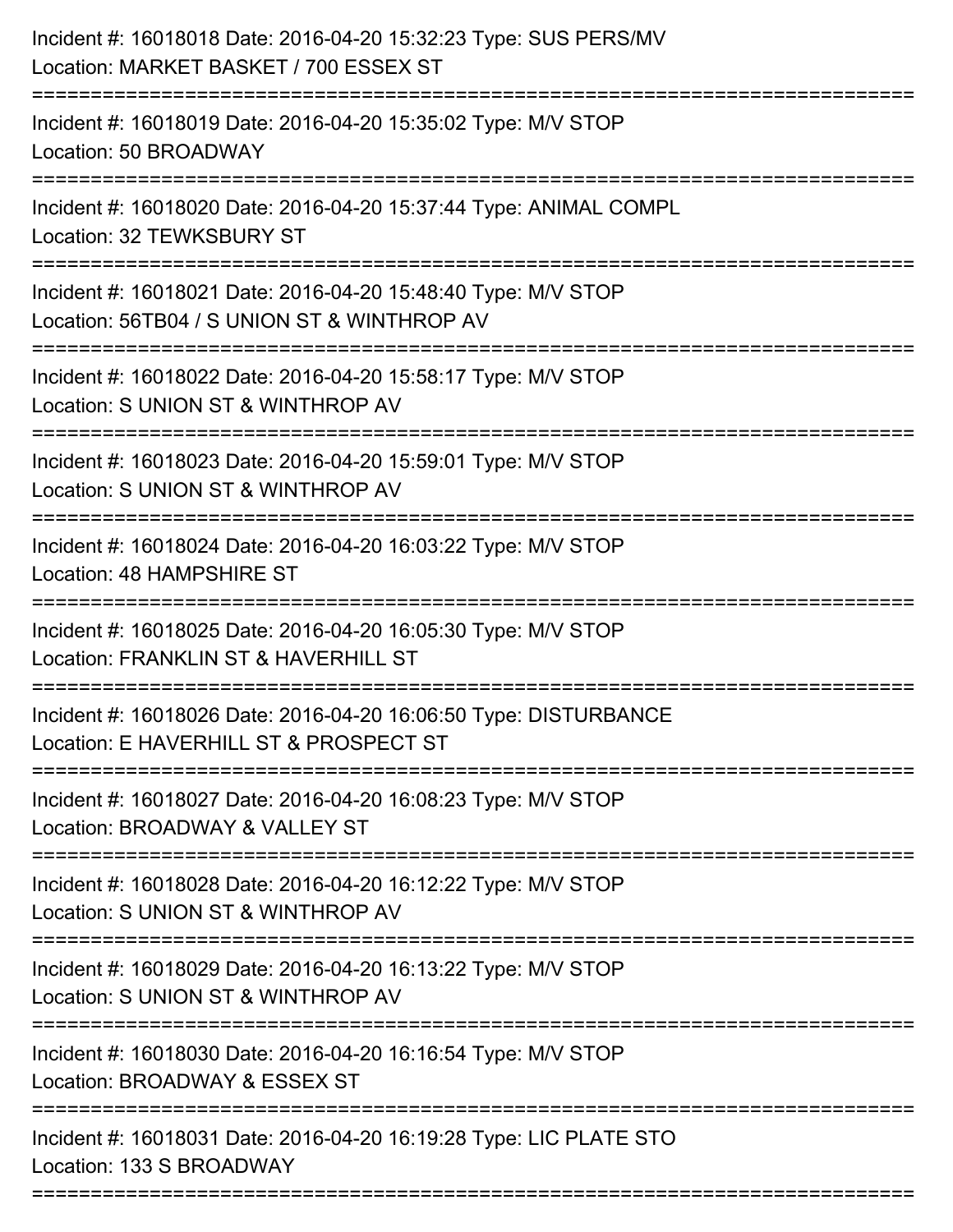Location: 37 BOWDOIN ST

| Incident #: 16018033 Date: 2016-04-20 16:23:49 Type: M/V STOP<br>Location: ALDEN CT & WEST ST                     |
|-------------------------------------------------------------------------------------------------------------------|
| Incident #: 16018034 Date: 2016-04-20 16:33:42 Type: M/V STOP<br>Location: 10 WINTHROP AV                         |
| Incident #: 16018035 Date: 2016-04-20 16:41:10 Type: DISTURBANCE<br>Location: 197 MT VERNON ST FL 2NDFL           |
| Incident #: 16018036 Date: 2016-04-20 16:49:09 Type: MEDIC SUPPORT<br>Location: 19 GRANVILLE ST                   |
| Incident #: 16018037 Date: 2016-04-20 17:00:20 Type: HIT & RUN M/V<br>Location: 114 MARSTON ST #B                 |
| Incident #: 16018038 Date: 2016-04-20 17:03:08 Type: STOL/MV/PAS<br>Location: 4C BAILEY ST                        |
| Incident #: 16018039 Date: 2016-04-20 17:04:27 Type: SUICIDE ATTEMPT<br>Location: 5 STEINER ST                    |
| Incident #: 16018040 Date: 2016-04-20 17:42:35 Type: SUICIDE ATTEMPT<br>Location: 18 FRANKLIN ST #405             |
| Incident #: 16018041 Date: 2016-04-20 17:48:06 Type: SUS PERS/MV<br>Location: 33-35 BOSTON ST                     |
| Incident #: 16018042 Date: 2016-04-20 18:17:45 Type: AUTO ACC/NO PI<br><b>Location: RIVER POINTE WY</b>           |
| Incident #: 16018043 Date: 2016-04-20 18:18:43 Type: DISORDERLY<br>Location: HAFFNER'S GAS STATION / 69 PARKER ST |
| Incident #: 16018044 Date: 2016-04-20 18:28:18 Type: M/V STOP<br>Location: FERRY ST & LESLIE ST                   |
| Incident #: 16018045 Date: 2016-04-20 18:29:16 Type: DISTURBANCE<br>Location: 333 HAVERHILL ST                    |
|                                                                                                                   |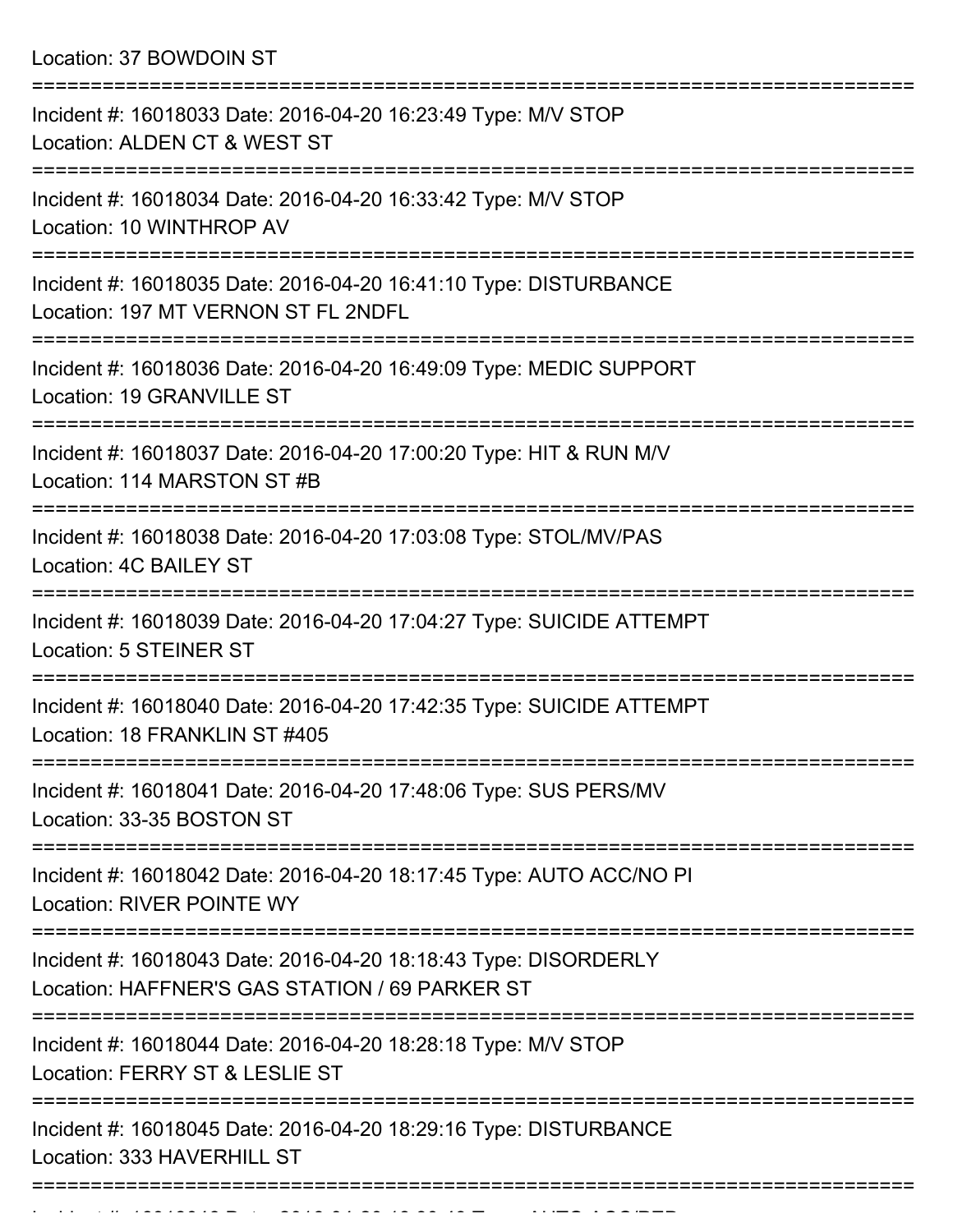Location: 65 UNION ST

| Incident #: 16018047 Date: 2016-04-20 18:32:40 Type: M/V STOP<br>Location: BROADWAY & WHITMAN ST                                           |
|--------------------------------------------------------------------------------------------------------------------------------------------|
| Incident #: 16018048 Date: 2016-04-20 18:36:01 Type: M/V STOP<br>Location: 69 PARKER ST                                                    |
| Incident #: 16018049 Date: 2016-04-20 18:36:51 Type: M/V STOP<br>Location: FERRY ST & KATHERINE ST                                         |
| Incident #: 16018050 Date: 2016-04-20 18:39:04 Type: M/V STOP<br>Location: E HAVERHILL ST                                                  |
| Incident #: 16018051 Date: 2016-04-20 18:41:51 Type: ALARM/BURG<br>Location: THE PARTHUM SCHOOL / 258 E HAVERHILL ST                       |
| Incident #: 16018052 Date: 2016-04-20 18:42:33 Type: M/V STOP<br>Location: 93 FERRY ST                                                     |
| Incident #: 16018054 Date: 2016-04-20 18:47:25 Type: GENERAL SERV<br>Location: 1 BEACON AV #228                                            |
| Incident #: 16018053 Date: 2016-04-20 18:47:39 Type: M/V STOP<br><b>Location: ALLSTON ST</b>                                               |
| Incident #: 16018055 Date: 2016-04-20 18:49:10 Type: DOMESTIC/PROG<br>Location: 16 WENDELL ST #6 FL 3                                      |
| Incident #: 16018056 Date: 2016-04-20 18:51:37 Type: M/V STOP<br>Location: APPLETON ST & ESSEX ST                                          |
| Incident #: 16018057 Date: 2016-04-20 18:56:16 Type: SUS PERS/MV<br>Location: BROADWAY AV & WASHINGTON ST                                  |
| =====================================<br>Incident #: 16018058 Date: 2016-04-20 19:10:28 Type: M/V STOP<br>Location: ESSEX ST & LAWRENCE ST |
| Incident #: 16018059 Date: 2016-04-20 19:12:20 Type: 911 HANG UP<br>Location: 18 SARATOGA ST                                               |
|                                                                                                                                            |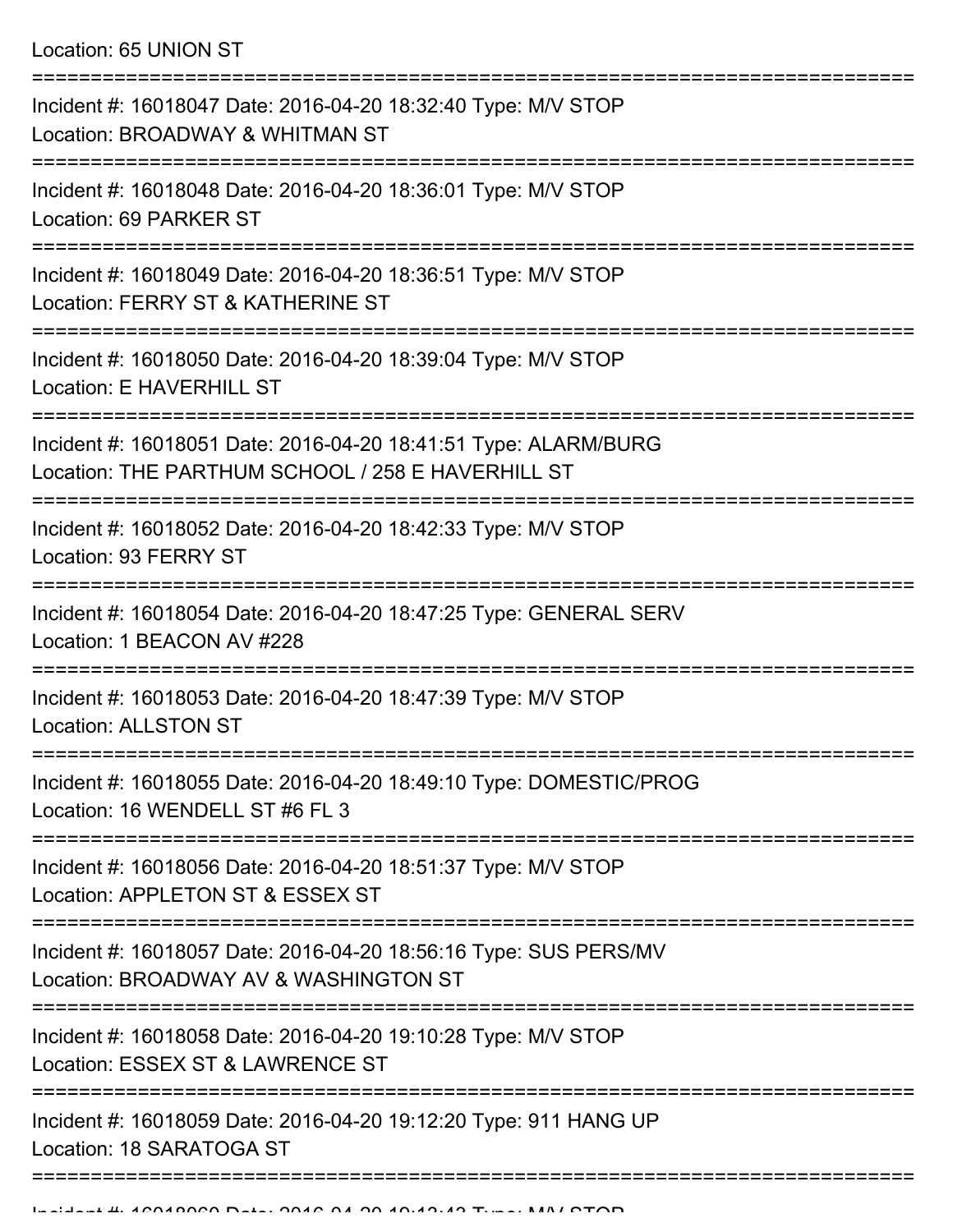| Location: PROSPECT ST & VINE ST                                                                                                            |
|--------------------------------------------------------------------------------------------------------------------------------------------|
| Incident #: 16018061 Date: 2016-04-20 19:17:57 Type: DISTURBANCE<br>Location: 570 S UNION ST #14                                           |
| Incident #: 16018062 Date: 2016-04-20 19:23:55 Type: MISSING PERS<br>Location: 85 WARREN ST                                                |
| Incident #: 16018063 Date: 2016-04-20 19:27:33 Type: INVEST CONT<br>Location: 132 BROOKFIELD ST #2<br>=================================    |
| Incident #: 16018064 Date: 2016-04-20 19:37:36 Type: AUTO ACC/PI<br>Location: ESSEX ST & JACKSON ST<br>==========================          |
| Incident #: 16018065 Date: 2016-04-20 19:40:33 Type: MAN DOWN<br>Location: DAISY ST & SPRUCE ST                                            |
| Incident #: 16018066 Date: 2016-04-20 19:42:32 Type: M/V STOP<br>Location: BROADWAY AV & WASHINGTON ST<br>:=============================== |
| Incident #: 16018067 Date: 2016-04-20 19:47:10 Type: M/V STOP<br>Location: 67 JACKSON ST                                                   |
| Incident #: 16018068 Date: 2016-04-20 19:48:45 Type: NOISE ORD<br>Location: 35 RESERVOIR ST                                                |
| Incident #: 16018069 Date: 2016-04-20 19:52:32 Type: DISORDERLY<br>Location: HAMPSHIRE ST & LAWRENCE ST                                    |
| Incident #: 16018070 Date: 2016-04-20 20:08:28 Type: SUS PERS/MV<br>Location: MAY ST & RAILROAD ST                                         |
| Incident #: 16018071 Date: 2016-04-20 20:09:38 Type: 911 HANG UP<br>Location: 69 BASSWOOD ST                                               |
| Incident #: 16018072 Date: 2016-04-20 20:11:15 Type: SEX OFF. PAST<br>Location: 68 BROOK ST FL 3                                           |
| Incident #: 16018073 Date: 2016-04-20 20:12:55 Type: WARRANT SERVE<br>Location: 80 WARREN ST                                               |
| -------------------------<br>$\mu$ , 10010071 Deta: 0010 01.90.90.11.19 Tupe: DEOOUCTOL AN                                                 |

Incident #: 16018074 Date: 2016-04-20 20:14:13 Type: RECOV/STOL/MV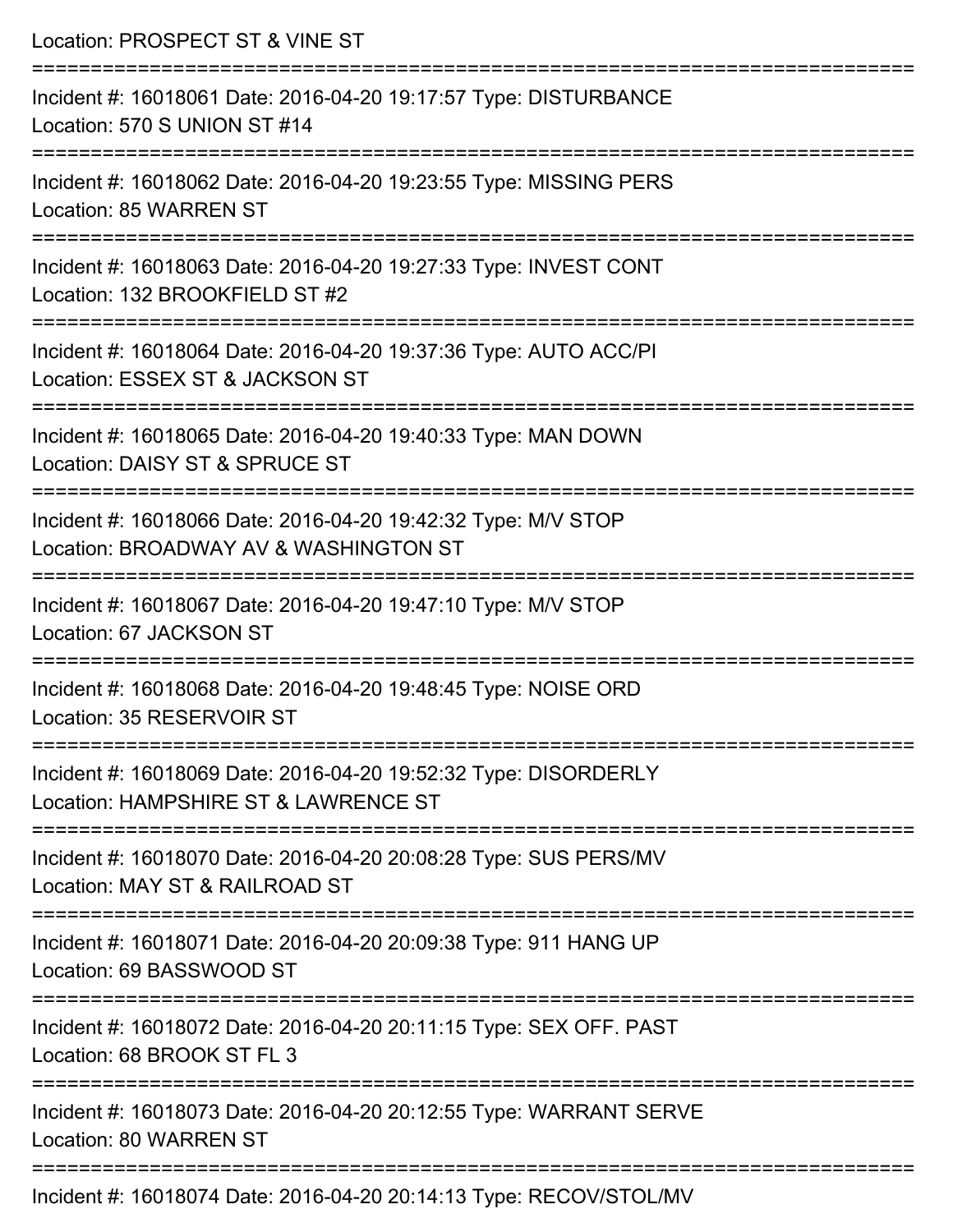| Incident #: 16018075 Date: 2016-04-20 20:20:15 Type: M/V STOP<br>Location: AMES ST & LOWELL ST        |
|-------------------------------------------------------------------------------------------------------|
| Incident #: 16018076 Date: 2016-04-20 20:21:18 Type: GENERAL SERV<br>Location: 214 PROSPECT ST FL 2   |
| Incident #: 16018077 Date: 2016-04-20 20:37:04 Type: CK WELL BEING<br>Location: 40 LAWRENCE ST        |
| Incident #: 16018078 Date: 2016-04-20 20:47:45 Type: M/V STOP<br>Location: BROADWAY & LAKE ST         |
| Incident #: 16018079 Date: 2016-04-20 20:50:02 Type: NOTIFICATION<br>Location: 54 MELVIN ST #10-18    |
| Incident #: 16018080 Date: 2016-04-20 20:53:43 Type: M/V STOP<br>Location: FRANKLIN ST & HAVERHILL ST |
| Incident #: 16018081 Date: 2016-04-20 21:01:43 Type: M/V STOP<br>Location: LOWELL ST & OXFORD ST      |
| Incident #: 16018082 Date: 2016-04-20 21:11:39 Type: ANIMAL COMPL<br>Location: 8 GRAICHEN TER FL 1    |
| Incident #: 16018083 Date: 2016-04-20 21:11:46 Type: M/V STOP<br>Location: LOWELL ST & WINTER ST      |
| Incident #: 16018084 Date: 2016-04-20 21:14:27 Type: M/V STOP<br>Location: WALGREENS / 135 BROADWAY   |
| Incident #: 16018085 Date: 2016-04-20 21:16:10 Type: M/V STOP<br>Location: AMES ST & YALE ST          |
| Incident #: 16018086 Date: 2016-04-20 21:17:18 Type: DISORDERLY<br>Location: 197 MT VERNON ST         |
| Incident #: 16018087 Date: 2016-04-20 21:27:48 Type: M/V STOP<br>Location: HAMPSHIRE ST & VALLEY ST   |
| Incident #: 16018088 Date: 2016-04-20 21:31:34 Type: M/V STOP                                         |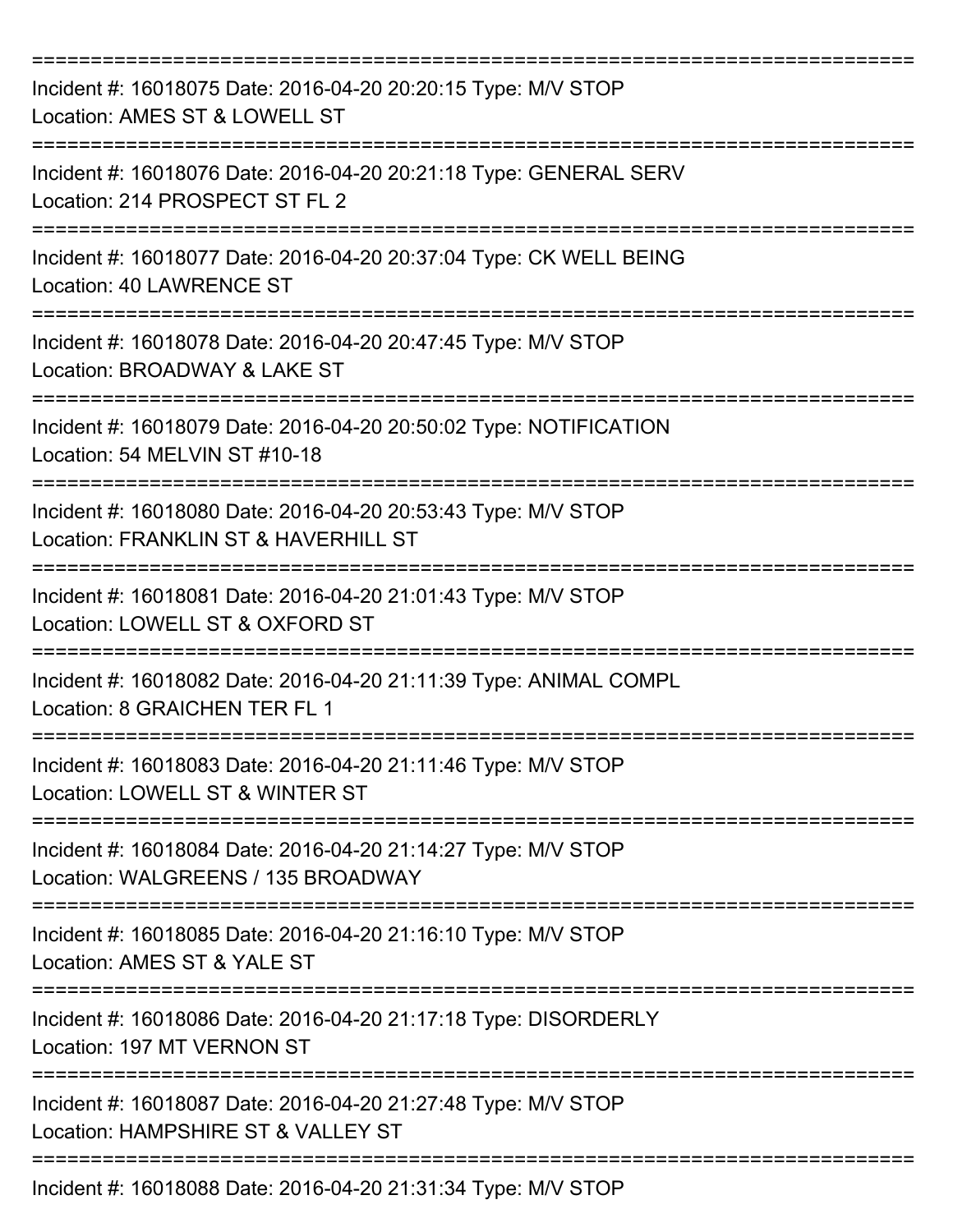| Incident #: 16018089 Date: 2016-04-20 21:34:05 Type: M/V STOP<br>Location: ESSEX ST & LAWRENCE ST          |
|------------------------------------------------------------------------------------------------------------|
| Incident #: 16018090 Date: 2016-04-20 21:37:57 Type: M/V STOP<br>Location: HAMPSHIRE ST                    |
| Incident #: 16018091 Date: 2016-04-20 21:46:08 Type: ALARM/BURG<br>Location: PRODUCTION INC / 137 GLENN ST |
| Incident #: 16018092 Date: 2016-04-20 21:50:36 Type: DOMESTIC/PAST<br>Location: 71 FERN ST FL 3            |
| Incident #: 16018093 Date: 2016-04-20 22:10:11 Type: GUN CALL<br>Location: 41 BUTLER ST                    |
| Incident #: 16018094 Date: 2016-04-20 22:26:14 Type: SUICIDE ATTEMPT<br>Location: 685 ESSEX ST             |
| Incident #: 16018095 Date: 2016-04-20 22:37:06 Type: M/V STOP<br>Location: COMMON ST & JACKSON ST          |
| Incident #: 16018096 Date: 2016-04-20 22:43:41 Type: M/V STOP<br>Location: ESSEX ST & MILL ST              |
| Incident #: 16018097 Date: 2016-04-20 22:57:22 Type: M/V STOP<br>Location: 21 BENNINGTON ST                |
| Incident #: 16018098 Date: 2016-04-20 23:07:24 Type: LARCENY/PAST<br>Location: CVS PHARMACY / 266 BROADWAY |
| Incident #: 16018099 Date: 2016-04-20 23:30:16 Type: M/V STOP<br><b>Location: 29 KENDRICK ST</b>           |
| Incident #: 16018100 Date: 2016-04-20 23:30:45 Type: WARRANT SERVE<br>Location: 264 PROSPECT ST            |
| Incident #: 16018101 Date: 2016-04-20 23:32:24 Type: UNKNOWN PROB<br>Location: 110 FOSTER ST               |
| Incident #: 16018102 Date: 2016-04-20 23:47:45 Type: RECOV/STOL/MV                                         |

 $L$ .... 75 BROOK ST